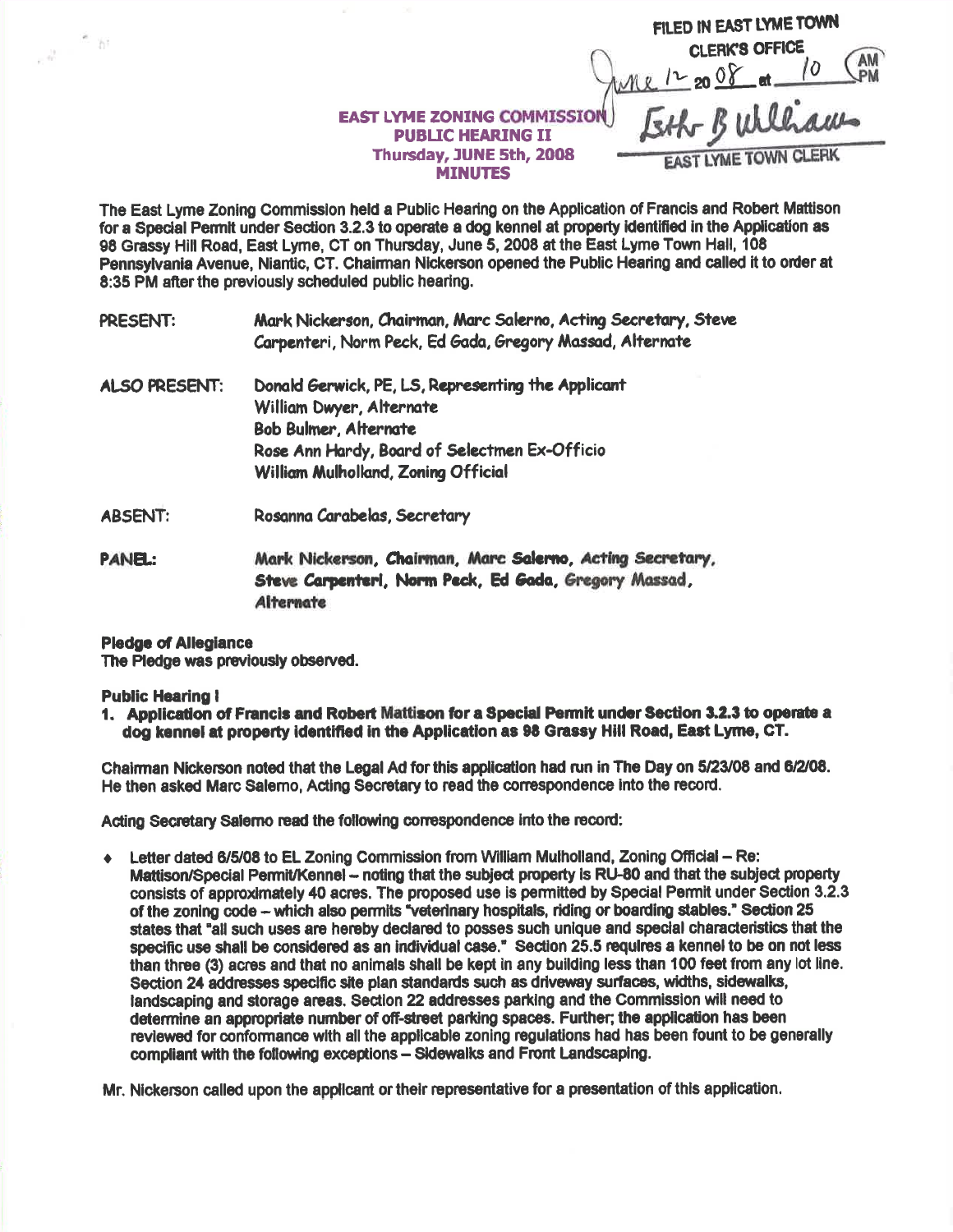Donald Gerwick, PE, LS, place of business 1020 Hartford Turnpike, Waterford, CT, submitted Exhibit 1 - a photo of the posted notice of Public Hearing stating that it was posted 5/19/08. He said that the proposed kennel is for dogs and cats and would be located on a 33 acre parcel of land at 98 Grassy Hill Road. The use is allowed under a Special Permit and falls under the veterinary, riding and boarding stables area which states: that it cannot be on less than three (3) acres. This is a 33 acre parcel and the kennel fadlities will be located on the seven (7) acres which are highlighted on the plan. And – the proposed building cannot be less than 100' from the property line and this building is in excess of 150' as are all of the accessory buildings in the area. They are asking for a waiver of the sidewalks as this is a rural area and there is little pedestrian traffic and having a sidewalk here would be a sidewalk to nowhere. They are also asking for a waiver of the landscaping buffers to the front as there is plenty of vegetation there that acts as a buffer. Also, to the right of the driveway they would seek a waiver as they intend to install a solid fence in lieu of the vegetation (on the westerly property line) for a length of 400'. On the others natural vegetation exists. He submitted Exhibit  $2$ a letter dated 6/5/08 on the requested waivers that he had just discussed

 $^{\rm 15}$  gH

Mr. Gerwick said that there is an existing driveway on Grassy Hill that is close to the inland wetland and that has a bad site lines so for the purposes of increasing the site line and to bring it away from the wetlands, they will move it. He submitted Exhibit  $3 - a$  letter dated  $1/28/08$  to the Mattison's from the Inland Wetlands\Conservation Commission regarding the granting of a wetlands permit to them.

The proposal is for a kennel for dogs and cats – there would be 30 containment areas for dogs and a small 'cattery' area separate from that to board cats - perhaps 18-24. While this is not a breeding facility they are required to have a breeding and puppy area. They also plan on having a doggie daycare. While he has heard rumors of this being a subdivision – it clearly is not – the boundaries are certified and the survey has been done for the area of seven acres. They are 500' from the road; 188' from the northem property (and also a fence wlll be here) and thelr home is 400' away. There is plenty of vegetetion and they will add the 6' high fence and with this area being 6' below grade -- that provides a low enough area so that no car lights would be visible. They are 183' from the property lines to the east and south. The nearest building/house is to the east and that is some 250' away. To the south of this property there is a commercial riding/boarding operation and school.

They would be served by their own well and fully compliant with the State Dept. of Health standards for an on-site apprcved septic system. They have also spoken with Geoge Galkins of the Ledge Ught Health District on the system. The proposed driveway would be stone and they propose 15 parking spaces which are probably excessive however there is no standard. One is handicap; 11 are paved and there are 4 for the overflow that would not be paved. The lighting would be wall packs on the buildings. The hours of operation would be 7 AM to 7 PM with a very short pick-up time during the evening hours in the winter time. He said that he has spoken with Mr. Hayden in Conservation and that they wanted to see the sheet flow and the last parking spaces left as gravel to allow for the natural infiltration over the ground. The grading on the driveway does not flow to the Town road.

He presented  $\texttt{Exhibit 4 -- the statement of an array use for the record. He said that this would be a state of$ the art kennel with 30 kennel runs and sound dampening panels for the inside and the outside. The runs would be cleaned two times daily on the inside and outside with environmentally friendly products. The revised plans show the chain link fence around the run areas for the dogs and another noise reduction and privacy fence around that. There will also be trees. The felines will be in a separate area and all pets will have to have proof of inoculations etc. No aggressive animals will be accepted and all dogs will be locked up by 7 PM and will not be allowed out prior to 7 AM. The normal days of operation are Monday thru Friday. They will have fire and security alarms and three (3) people worting on-site. This facilfty is owner occupied and the owners can easily get to the facility. The State Department of Agriculture will inspect the facility and they have a representative assigned to them.

He said that he has been working with the Mattison's for about a year on this project and that they have worked on a subdivision also but they would prefer to do this. They own these 33 acres plus another 47 acres to the rear for about 80 acres total. This is a low-density way to keep this as a farm and he said that he has been impressed with their due diligence. They engaged a good architect, Rusty Sargeant who designed a building that looks like a bam.

Mr. Gerwick said that he discussed with George Calkins, Sanitarian the disposal of the dog and cat feces and that the wash-downs will go into the septic and the solids into the Town approved trash receptacles. The trash receptacles will go down to the street on the day of the pick-up and if they for some reason are not accepted, arrangements will be made for the private pick-up or for additional septic tank disposal. This is consistent with the discussion of Mr. Calkins from the Ledge Light Health District. He submitted Exhibit 5 for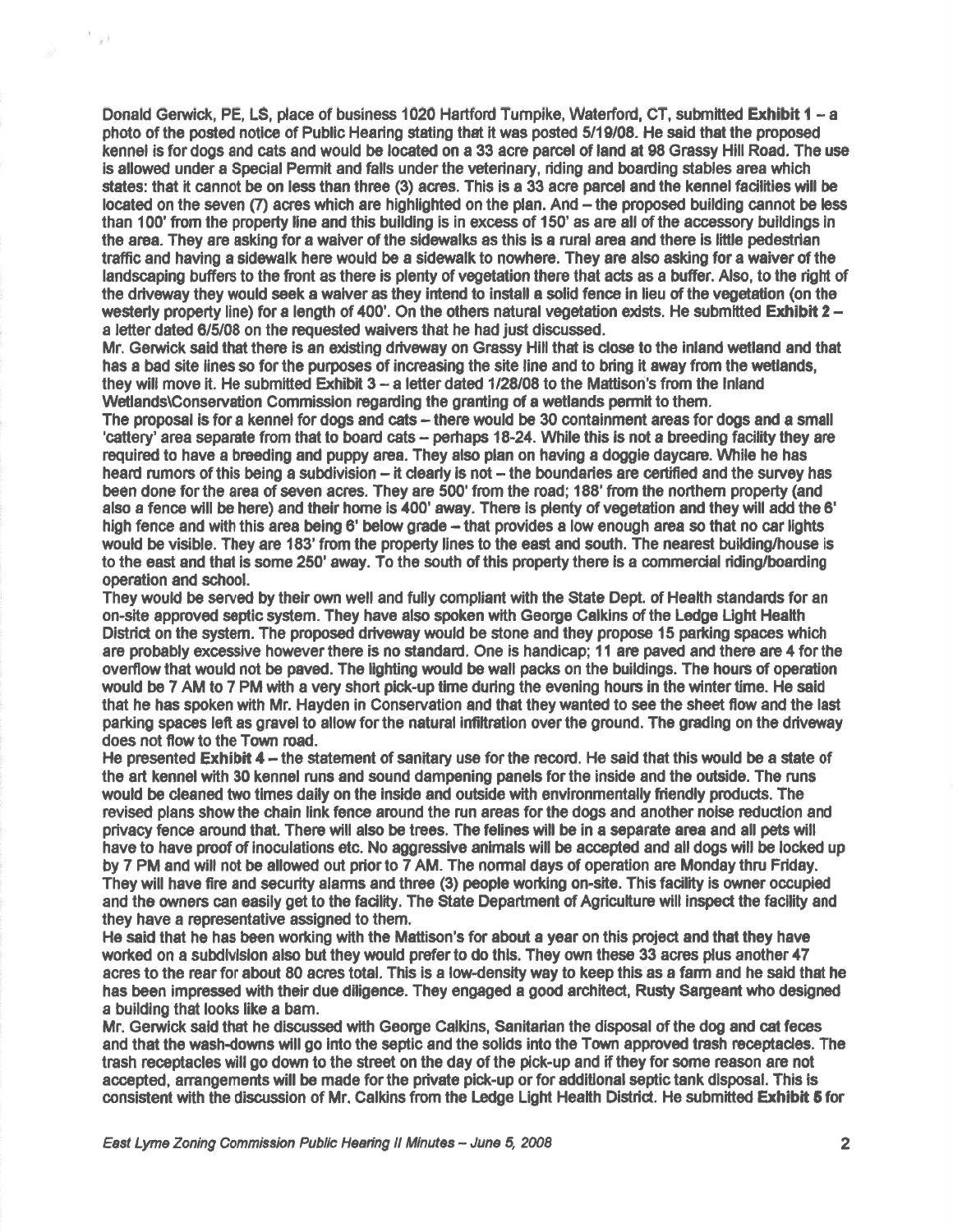the record – literature on the animal enclosures – noting that Page 3 shows the solid barriers. He said that the vinyl stockade fence would be 6' in height.

Mr. Gerwick sald that forthe record he would like to submit some aefial photographs of the property and the house  $-$  Exhibit 6 - shows an aerial photo of the horse farm and the proximity of everything. Exhibit 7 shows a close up of the house looking east with the evergreens and the trees and  $\sf{Exhibit}$  8 – is an aerial view looking north of the riding and boarding stable.

Mr. Gerwick said that he would answer any questions that they might have and would like to reserve the right to rebut after public comments.

Mr. Nickerson asked how far the kennel is from the owner's house.

Mr. Gerwick said that it is approximately 400'.

 $\tilde{t}^{1,2}$ 

Mr. Carpenteri asked if it was just being designated as a kennel

Mr. Gerwick said that the regulations do not have any other designation -- however the driveway is being rerouted to serve both the house areas. He said that he has heard that the animals will get out and run loose however they have to go through four (4) doors to get out of the front and with the outside they would have to go through three (3) fences.

Mr. Carpenteri asked how many dogs would be in the doggie daycare.

Mr. Gerwick sald that is controlled by the State and that they have two (2) doggie daycare areas with each being 225 sf because it is a situation where the dogs are loose and a person has to be there to watch them and the State controls the numberwith 10 to 12 being the maximum. So, they could probably have 20 dogs per day which would be 40 trips in and out with passenger vehicles which is not a heavy traffic load. He noted the site line which is in excess of 400' to the east and over 300' to the west and that they both exceed the site line requirements.

Mr. Peck asked what surrounds the seven acres – trees, buffers, etc. Mr. Gerwick said that the drive is 24' wide and explained the heavy vegetation.

Mr. Peck asked if there were other plans for adding trees.

Mr. Gerwick said that they are asking that the natural vegetation will be allowed; however they would add buffering if requested but he asked that they consider the heavy deer population up there as they tend to eat many of the plantings that they might request.

Mr. Massad said that he was concemed with the house in relation to the kennel.

Mr. Gerwick showed enlargements of the Assessor's map and said that there is nothing in the regulations that says that this has to be occupied 24 hours per day and they are close and the bulldings will be alamed with sound and video.

Mr. Massad asked if there would be any signage.

Mr. Gerwick said that would fall under a separate application and that any sign would generally be made of wood to fit with the area,

Mr. Massad asked why it would be placed where it is with the amount of land involved.

Mr. Gerwick said that they have wetland bands that start to expand and this is a short-term boarding and daycare facility that is already 500' from the road. This area is already deared from past use and it meets the Special Permit use and is not so far that people won't wonder if they are in the wrong place when they drive up the drlveway. Thls area balances the needs of the resounces on the property.

Mr. Massad asked if even with the wetlands - couldn't it be moved further back.

Mr. Gerwick said that they meet the regulations and if 400' is not far enough - would 600'? The regulations only require that they are 100' away and this is 500' away. They have to balance and they feel that this has a good balance of protecting the neighbors and suiting the purpose.

Mr. Nickerson said that he would now take comments from the public and explained the protocol -He then called for anyone from the public who wished to speak in favor of this application  $-$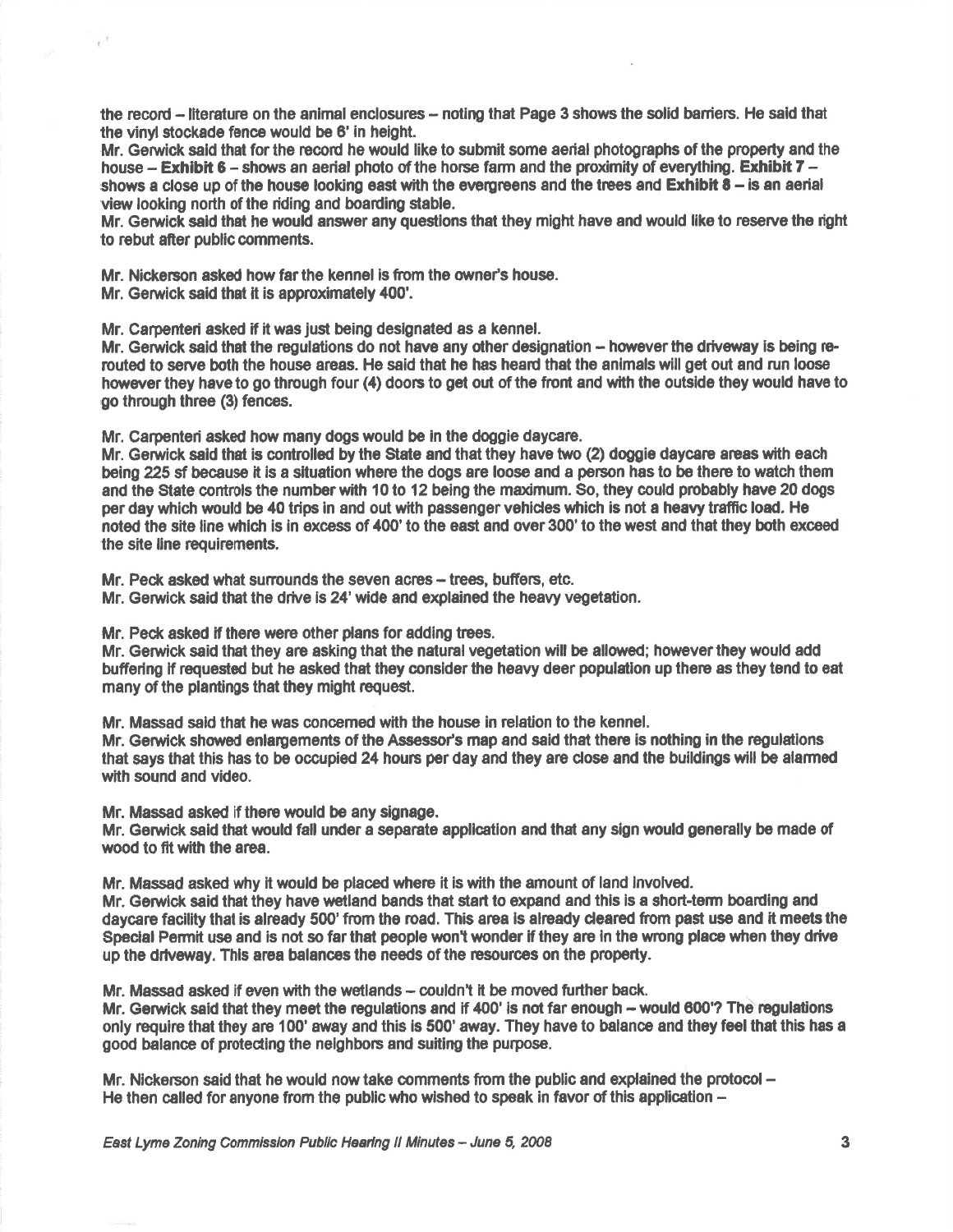Martina Dinali, 38 Sea Spray Ave. said that she feel that the presentation was very intelligent and that they have done their due diligence here. She said that she has three (3) dogs and would appreciate not having to haul them to Groton. She likes that they have a concem for the wetlands and supports this wholeheartedly.

¥

Carter James of Stonington said that he owned property in Black Point and has family in Old Black Point and knows this property well. He said that he is a Regional Planner in Vermont and a Town Planner and that when he sees a project like this he is likely to address the issue that was brought up about placing this further back on the property as it would not make sense to do that. In bad weather they have to maintain the road and it does not make sense to move further back. Plus – they have stables and farmland right near them and this project makes perfect sense and there is a need for a kennel here. He said that he is totally in favor of this and feels that they should give it due diligence. The Mattison's are hard working people and he would just as soon nd see thls becoming a subdivision opportunity.

Bob Hudyma, 41 Grassy Hill Road said that he is basically familiar with this property as since 1955 he knew the farmers that divided this land. In the 1970's the State stocked coyotes here to control the deer - so now they have 60-80 lb. dogs running thru Nehantic State Forest. A lot of people have dogs that run loose here but the State lets the coyotes remain in the neighborhood and you can always hear them yodeling in packs. He sald that they also have mountain lions, black bear and bobcets. He told them not to get the illusion that this neighborhood is quiet as there is always noise and during the summer they will hear the Waterford Speed bowl roaring away. And - some of these neighbors go to the gun club and shoot thousands of rounds - so we get to hear that also. There are a lot of loose dogs running around yelping in packs and they also have a ton of people who own horses and ride on the road. So - he said that he does not understand why so many people are against this. Dog is man's best friend and he said that he has seen people thrown from horses and bikers who go through the forest and yet, these people did some unbelievable work and the horse people should be envious. He said that he does not see how these people can come here and be denied this when there are huge horse manure piles all around - he asked when the hypocrisy ends.

Mr. Gerwick said that he has a letter to read into the record and to submit for the record from Sandra Taylor of 74 Gnassy Hill Road wtro is a 30 year resident. Ms. Taylor said that she had to note the petition that started to circulate around the neighborhood and that she had signed it before she found that the Mattison's are fully within the regulations. She said that she lives between people with dogs, cattle, roosters, sheep and goats and that the concem about the dogs escaping is ludicrous - it is like not building a bridge because there might be an earthquake. She said that she has had all sorts of loose farm animals on her property; to the extent of finding goats and sheep under her windows and that she feels that this is part of living in the country.

John Wilkinson, 3 Paddock Road said that he is a retired attomey and that his family has many pets and he regrets that they have had to come home from vacation early because a neighborwho is watching their pets cannot take care of them. He said that he would be their first customer once they open. He said that he also certainly would not want to intrude on their home on his way to their business so it should not be necessary for them to have their home right next to it. Also, this is in the middle of the woods and no one has said this  $$ but when you see the sign for 98 Grassy Hill – you still have a long way to go to get to where this kennel would be. He said that he drove this driveway and before he saw the house he thought that perhaps he had the wrong place and that would not be something that you would want people to think when they are trying to find you. He suggested that the Commissioners go take a look at this property as to request that it be moved further back would not be wise.

Bob Gadbois, 358 Boston Post Road said that he is very proud of these people in trying to save the land. While he does not live up there, he said that he has dogs and he is proud that they are not subdividing and selling the land for more houses as this is farmland and it is up in the woods. They have to stop developers from eating up the land.

Mr. Nickerson called for anyone from the public who wished to speak in opposition to this application  $-$ He asked that they raise their hands and wait to be recognized as he would call upon them by rows  $-$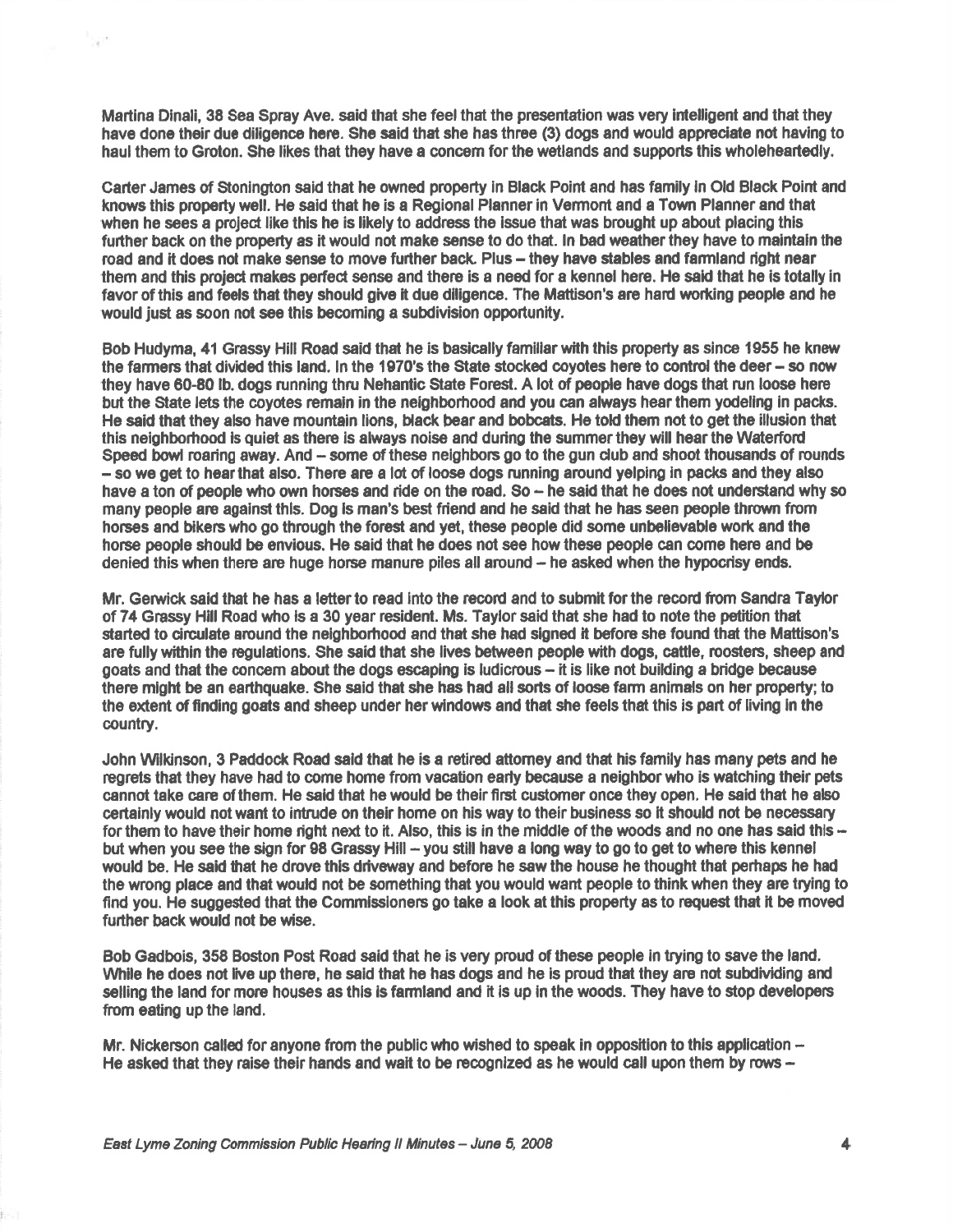Ron Fun, 110 Grassy Hill Road pointed out where he lives on the plan and said that with some 50 to 60 dogs barking and the open fields that this is in his back yard and he doesn't like it and threatening them with development is just not so as there are wetlands there. He said that he thlnks that this is wrong and he is opposed to it and does not want it in his back yard.

Patricia Butterfield, 6 Upper Walnut Hill Road asked if obedience training would be done and said that she has lived here for 40+ years and that she has had the Mattison's animals in her yard already such as the goats end ducks and that is it not okay. She said that she doesn't thlnk that people in other areas of the Town would like this either. This is farmland and dogs are not farm animals – they are domesticated and are not farm animals. She said that she does not find this in harmony with the area and while she hears threats of housing developments – if that is so – then they would see all of them back here again as they have challenged development before and they can do it again.

Mark Butterfeld, 6 Upper Walnut Hill Road said that their engineer has said that it meets the regulations and the Special Permit ls supposed to be in harmony with the area. Well, it is the people who live in the arsa who are the people who best decide what is in harmony with the area.

Mike Maher, 104 Grassy Hill Road said that he is an abutter to this property and a 25-year resident. He passed out some information to the Commissioners and asked that this application be denied. He aid that he bought in 1983 and that he likes Gnassy Hill as it is a nice quiet area and the construdion of a commerdal dog kennel would destroy theirway of life and not be in harmony with their area. He said that he agked appraiser Buckley who has steted that a dog kennel would have an adverse effecf on his property et 104 Grassy Hill Road and that it would also have the effect of noise and more traffic. Mr. Buckley claims that with barking dogs that it would be impossible to get anyone to look at his house if he wanted to sell it. Dogs make noise and they all bark at the same time. He presented a petition of signatures that every neighbor had signed and asked who would want to live near a dog kennel. He told the Commission not to approve this Special Permit for a dog kennel. He said that Mr. Buckley is present and would speak to them and answer any questions that they might have.

Frank Buckley, 338 Main Street, Niantic said that he is a resident of the Town of Haddam and that he was brought into this due to the impact from the neighboring property use. He said that he inspected Mr. Maher's property and that he was retained for that purpose. He said that he has appraised kennels and vet hospitals ln CA zones and cited where he goes to the kennel in Haddam and to one that he went to ln South Glastonbury. He said that the sign itself for a kennel would be enough to keep someone away from buying a home and that it is a major turn-off - as would be the fence along the length of the property line. He urged the members to take a ride up there and park in front of Mr. Maher's property and see what he is talking about.

(Note: A brief break was taken here)

 $\gamma^0$ 

Mr. Nickerson asked that those speaking please not repeat what they have already heard  $-$ Joe Cerasole, 123 Grassy Hlll Road said that when he first heerd about the kennel that he was shocked as it will devastate the property values with all of the noise. He said thet he knows all about noise walls and that they do not work as the noise goes up and over them. With respect to the road - Grassy Hill is the most dangerous in East Lyme and it was rebuilt the wrong way and at the time that it was done, he said that he argued with the engineering department and that they did not listen and those people are now gone. New traffic to the road won't know the curves and that they are banked the wrong way and with no shoulders, people have to drive over the catch basins which are not a good situation. He said that he has worked with this all of his life and knows that this would be a problem and that the sound walls will not work and they will hear dogs barking.

Laurie Maher, 104 Grassy Hill Road said that she is the wife of Mike Maher and that their property directly abuts the property in the applicatlon. She said thet she opposes this kennel and that this is a huge issue to and with her and her neighbors and that she wants them to know that their decision will have a life altering effect on her life. She said that is seems that it is obvious commonsense that they should not allow this to be put here. She presented them with a picture for their viewing only (not to keep as an exhibit) of her backyard and stated how she enjoys nature's noise and how it would be gone with 50 barking dogs. She will never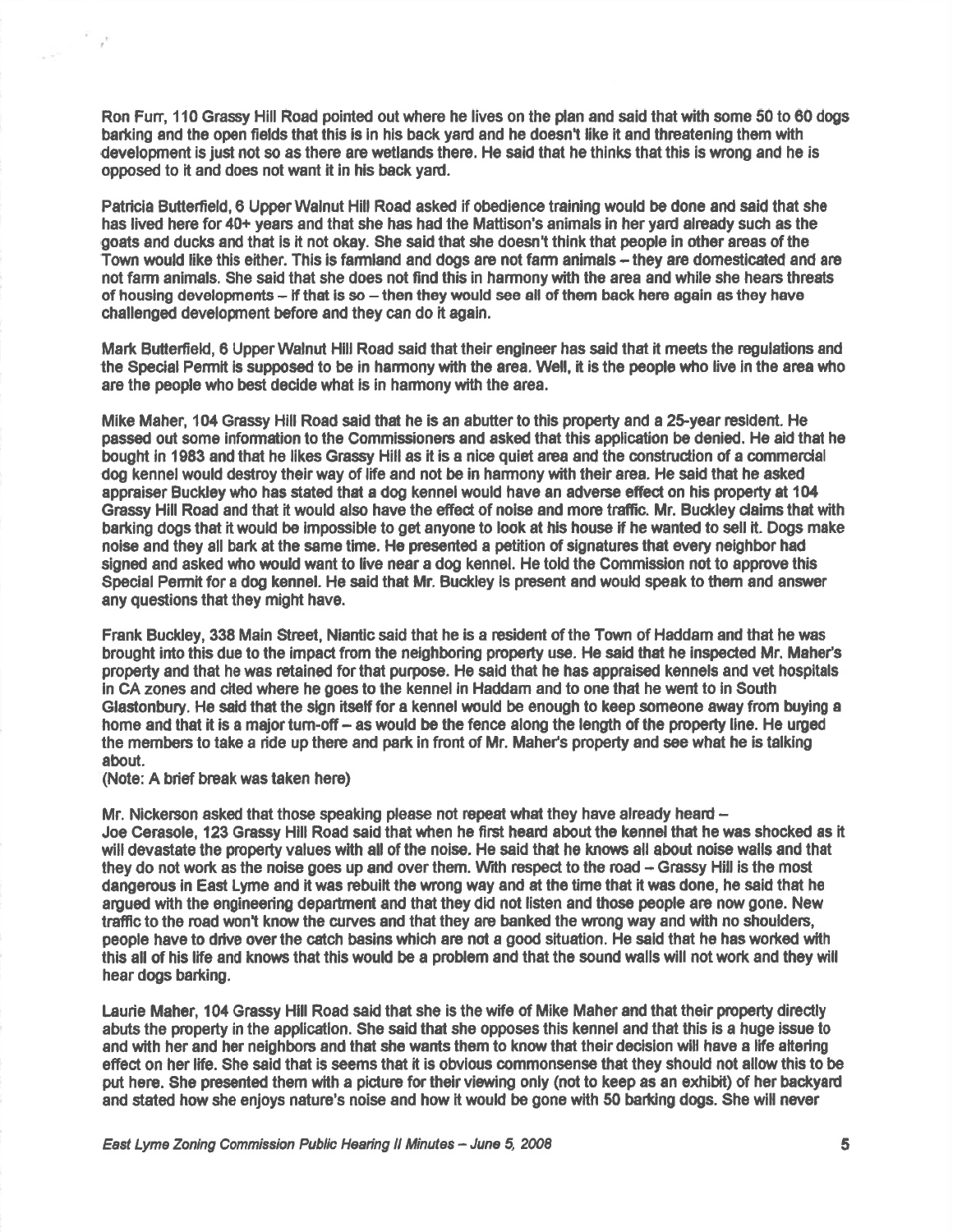have peace and quiet in her yard again. She asked that they not approve this unwanted kennel in her neighborhood and that they preserve her right and deny this atrocity and degradation to this neighborhood.

 $\frac{1}{\epsilon\cdot\sigma_{\rm c}^2}$  is  $-\frac{\sigma_{\rm c}}{2}$  ,  $\frac{\sigma_{\rm c}}{2}$ 

Peggy Ann York, 92 Grassy Hill Road sald that she is a nelghborto 98 Grassy Hill Road and that she is opposed to the kennel. She said that she did go overto look at lt and that she is concemed with the dfueuaay and the noise and that even though the driveway is being moved; she can still see it. She read a letter that she had from the Norwichtown Beebe's who said that they live near a kennel and hear dogs that are barking all the time. She said that the driveway runs behind her lot and that she will hear and see the cars traveling there. The coyotes yelping stir up the neighbors' dogs and get them barking and that will stir up the kennel dogs. She said that her family sold this property to the Wheelers who sold it again.

Bobby Jo Matthewson, 90 Grassy Hill Road said that her house is between the road and the bam where the kennel would be. She sald that she ls concerned with the undeslrable by-produds of the kennel and the noise. A kennel here would open up this idea to others – and wouldn't they all want to earn a living by staying home? She said that she can see this property from hers and that she does not want the traffic or unwanted people ln the area. Grassy Hill Road is not for a kennel and she asked that they do not approve it.

Dwayne Matthewson, 90 Grassy Hill Road said that he thinks his house is closer to the kennel than their property. He would not be able to keep his windows open during the summer with the dogs barking day and night. He sald that he takes medication for stress now and that it has helped him greatly ard that this upsets him and would set him back. He asked that they not approve this application.

Alida Gear, 86 & 88 Grassy Hill Road said that herfam ls at 88 Grassy Hill Road. She said that Fran Mattison is a lovely person and that she has a horse place adiacent to their property and that she has people who do not want to go into the ring because of Fran's dog that gets loose and spooks the horses. She said that she has asked them to take care of this many times and that it has not happened and that looking at Fran's place is like looking at a Vietnamese boot camp. She submitted a letter from her daughter who could not be present this evening to speak,

Mr. Nickerson read a letter into the record from Catherine Hear of 88 grassy Hill Road which stated that they would not be able to open their windows as there would be constant noise from the dogs barking. She said that she works nights and that she does not want a kennel here.

Ron Stazick, 1O4 Grassy Hill Road said that he has a friend in Tafiville who has a dog kennel and that the dogs bark constantly. He also said that he has another friend who lives near one who also said that the dogs do bark constantly.

Maureen Bell, 18 UpperWalnut Hill Road said that they are talking about dogs and farming end a farm excluded dog kennels and that it dearly comes down to the issue of noise. She said that she has two (2) dogs that are very well trained and that stay in their own yard however, they bark and it is very tough to get them to stop once they start. She said that she wanted them to hear 90 seconds of tape of her two (2) dogs barking and see how they would like to hear that all the time with many more dogs. She played the tape for a shorter period of time for everyone to hear.

Tom Kalal, 80 Grassy Hill Road said that he saw on the agenda the issue of up-zoning for the northem end of Town and also cited the fact that they are looking to designate roads within the Town as scenic. Those are positive concems. His concem here is with the noise of the barking dogs and the dog feces and what it would be like on 120º days sitting out waiting to be picked up – this would be rather stinky manure. He also said that he does not see where 8000 gallons of dog urine will go or how it will be managed. He said that all farmes in the north end of Town need manure management and that he would submit information on this. He also said that he did not see three (3) layers of fencing or accommodations for dogs that would dig under the fencing or for those that would jump over the fencing. He asked what if the kennel was sold to a national franchise. And, the trash receptacles and trash screening - how would that he handled. He said that he wants a performance bond of 100% lf they are considering such a ludicrous proposal.